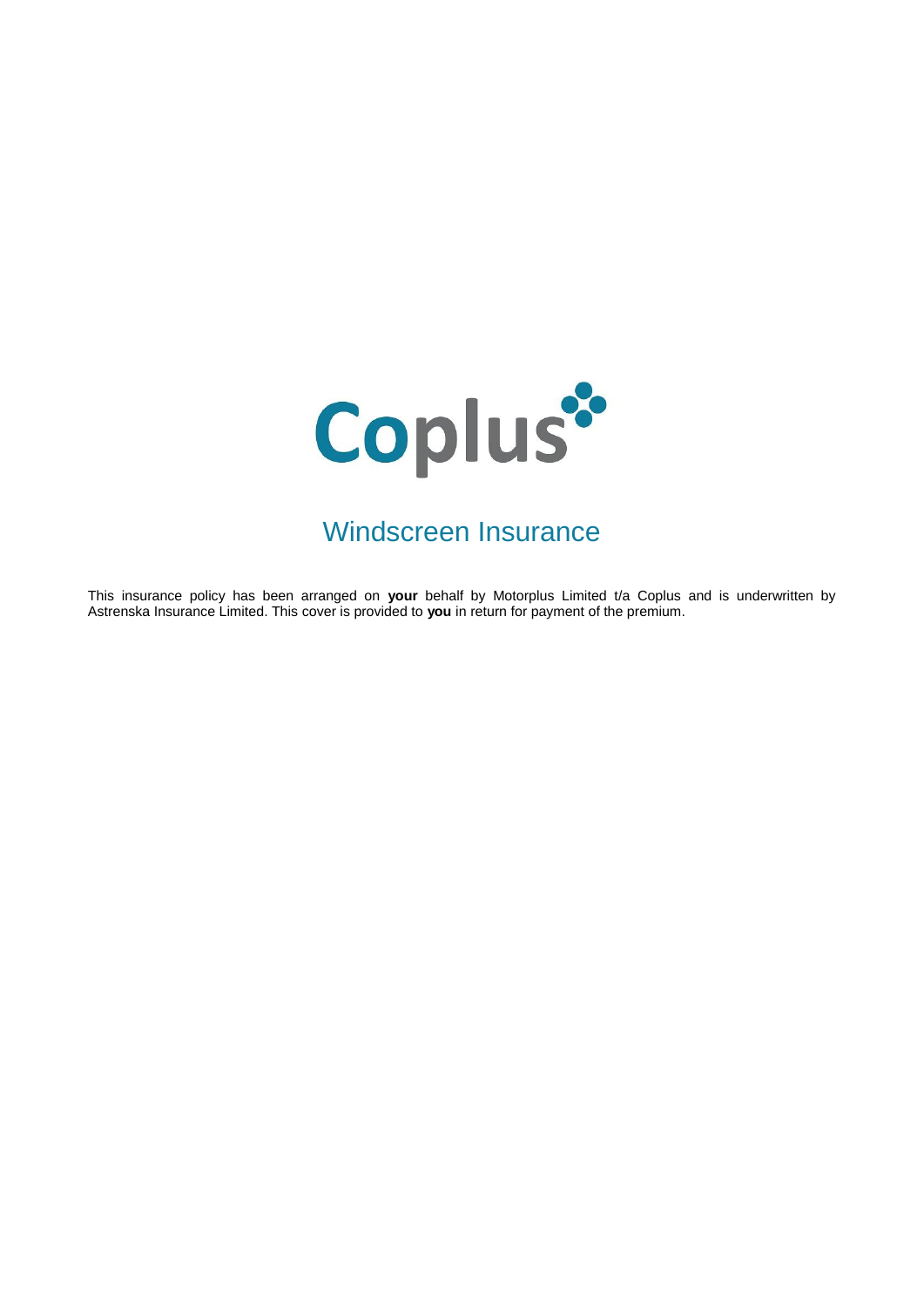

#### **Who is covered?**

The person named on the certificate of motor insurance.

#### **What criteria apply?**

The policyholder must have reside within the United Kingdom, Isle of Man or the Channel Islands and hold a valid motor insurance policy in force throughout the duration of the windscreen insurance policy. The policy must be taken out within 28 days of the inception or renewal date of the motor insurance policy covering **your vehicle**.

#### **Important information**

CONTENTS

This policy has been offered based on information provided by **you**. If any of this information is incorrect, or changes during the term of **your** policy, please let **your** insurance broker know at **your** earliest convenience to ensure that **your** cover remains fully effective and in force.

**You** are required by the provisions of the Consumer Insurance (Disclosure and Representations) Act 2012 to take care to:

- a) supply accurate and complete answers to all the questions **we** or the **administrator** may ask as part of **your** application for cover under the policy
- b) to make sure that all information supplied as part of **your** application for cover is true and correct
- c) tell **us** of any changes to the answers **you** have given as soon as possible.

**You** must take reasonable care to provide complete and accurate answers to the questions **we** ask when **you** take out, make changes to and renew **your** policy. If any information **you** provide is not complete and accurate, this may mean **your** policy is invalid and that it does not operate in the event of a claim or **we** may not pay any claim in full.

This policy must be read together with **your** current schedule, insurance product information document and any endorsements or certificates. These items together form **your** contract of insurance.

| <b>UUNIENI</b> J                              |          |
|-----------------------------------------------|----------|
| Who is covered?                               | page 1   |
| Important information                         | page 1   |
| How to make a claim                           | page 1-2 |
| How to make a complaint                       | page 2   |
| Our regulator and insurer                     | page 2   |
| Privacy statement                             | page 2   |
| Renewal procedure                             | page 3   |
| Choice of law and jurisdiction                | page 3   |
| Contracts (Rights of Third Parties) Act 1999  | page 3   |
| Your Agreement with Others                    | page 3   |
| <b>Financial Services Compensation Scheme</b> | page 3   |
| Sanctions                                     | page 3   |
| Use of language                               | page 3   |
| Other formats                                 | page 3   |
| General definitions                           | page 3-4 |
| Cover                                         | page 4   |
| <b>Cover Conditions</b>                       | page 4   |
| <b>Policy Conditions</b>                      | page 4-5 |
| Exclusions                                    | page 5-6 |
| Astrenska Privacy Notice                      | page 6-7 |
|                                               |          |

**How to make a claim –** Two options are available to **you: Option 1 - If you wish to use the recommended glass repair/replacement provider**

- 1) Please call the approved repairer on **0333 241 3400** (this service is available 24 hours a day)
- 2) The approved repairer will record details of **your** claim and will arrange for the glass repair/replacement provider to contact **you** in order to arrange for the broken or damaged glass to be repaired or replaced;
- 3) Payment of any **excess** under this policy must be made to the recommended glass replacement provider at the same time the glass is replaced. If the glass is repaired rather than being replaced. there will be no **excess** to pay
- 4) The **insurer** will pay the remainder of the cost of the glass repair or replacement direct to the approved repairer.

# **Option 2 – If you wish to arrange your own repair or replacement**

- 1) Please call **us** on **0333 043 1324** to report **your** claim;
- 2) **Our** claims team will record details of **your** claim and will confirm that **you** may instruct a glass repair/replacement provider of **your** choice;
- 3) **You** will then be able to arrange for repair or replacement of **your** windscreen or window glass;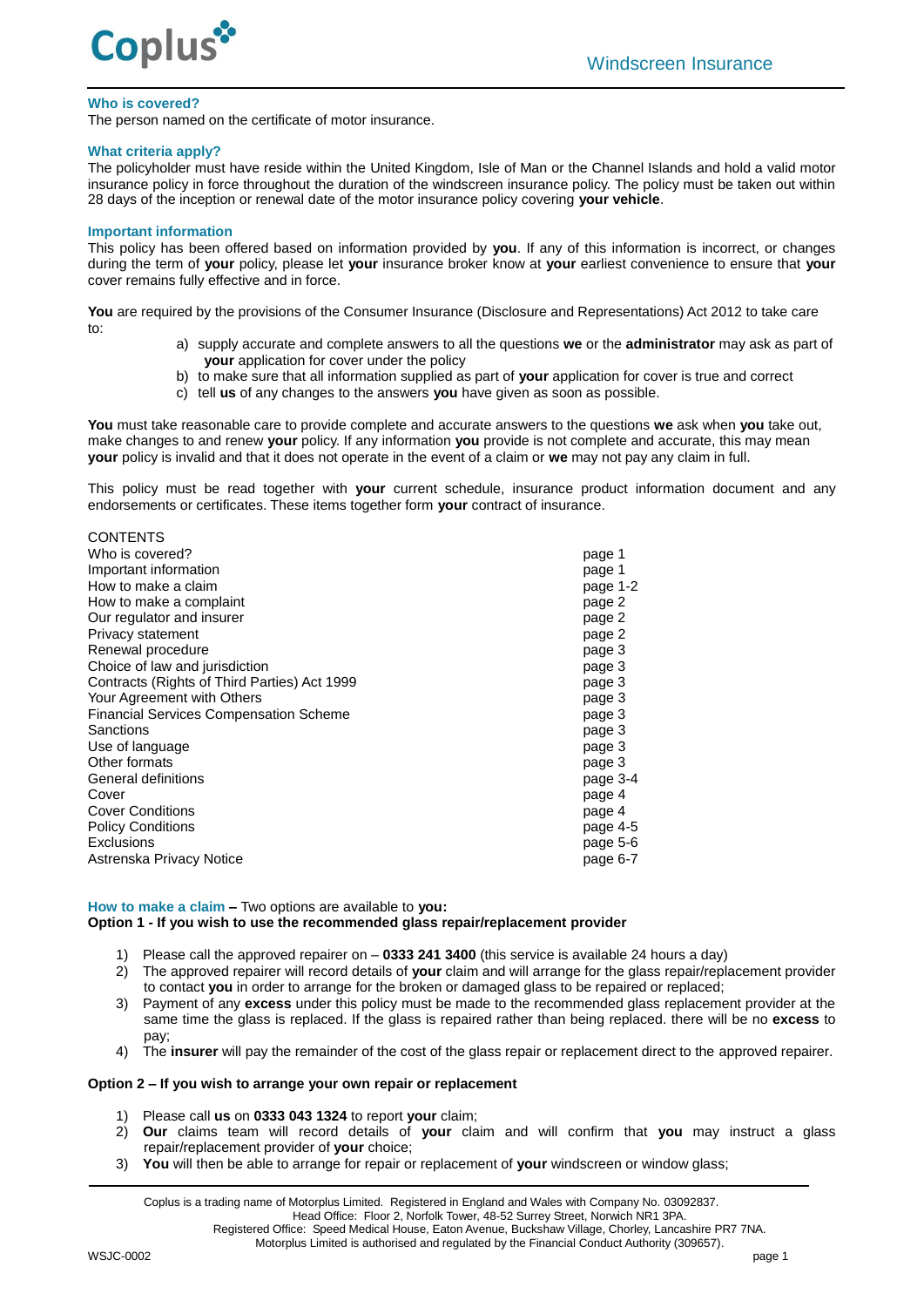

- 4) When the repair or replacement work has been completed **you** must pay the provider the full cost of the replacement or repair;
- 5) **You** must submit the repairer's receipted invoice to **us**;
- 6) The **insurer** will provide reimbursement of the replacement costs to **you** less any **excess** applicable. If the glass is repaired**,** the **insurer** will provide full reimbursement of the repair cost.

#### **How to make a complaint**

**We** hope that **you** are completely happy with this policy and the service that **you** receive, however if **you** do have any reason to make a complaint, please follow the procedure below.

If **your** complaint relates to the sale of this policy, please contact **your** insurance broker.

If **your** complaint relates to a claim, please contact **us** at: Coplus Floor 2 Norfolk Tower 48-52 Surrey Street Norwich NR1 3PA Telephone**: 0333 043 1324**

If for any reason it is not possible for **us** to reach an agreement, **you** have the right to make an appeal to the Financial Ombudsman Service. This applies if **you** are an individual, or in a business capacity if **your** annual turnover is up to EUR 2,000,000 (or equivalent in sterling) and **you** have fewer than 10 members of staff. **You** can contact the Financial Ombudsman Service at:

The Financial Ombudsman Service Exchange Tower London E14 9SR **Telephone: 0800 023 4567 or Email:** [complaint.info@financial-ombudsman.org.uk](mailto:complaint.info@financial-ombudsman.org.uk) Website: [www.financial-ombudsman.org.uk](http://www.financial-ombudsman.org.uk/)

The above complaints procedure is in addition to **your** statutory rights as a consumer.

#### **Our regulator and insurer**

This insurance is arranged by Motorplus Limited t/a Coplus and underwritten by Astrenska Insurance Limited, whose registered office is at Cutlers Exchange, 123 Houndsditch, London, EC3A 7BU. This insurance is effected in England and is subject to the Laws of England and Wales.

Astrenska Insurance Limited is authorised by the Prudential Regulation Authority and regulated by the Financial Conduct Authority and the Prudential Regulation Authority. Financial services register number 202846. These details can be checked on the Financial Services Register by visiting: www.fca.org.uk or by contacting the Financial Conduct Authority on 0800 111 6768.

Motorplus Limited t/a Coplus are authorised and regulated by the Financial Conduct Authority.

# **Privacy Statement**

For full details of how **we** protect **your** privacy and process **your** data please read the Privacy Statement that accompanies this policy. The Privacy Statement can also be viewed online by visiting [https://www.coplus.co.uk/data](https://www.coplus.co.uk/data-privacy-notice/)[privacy-notice](https://www.coplus.co.uk/data-privacy-notice/)

# **Fraud prevention, detection and claims history**

In order to prevent and detect fraud **we** may at any time:

- share information about **you** with other organisations and public bodies including the police;
- check and/or file **your** details with fraud prevention agencies and databases, and if **you** give **us** false or inaccurate information and **we** suspect fraud, **we** will record this.

**We** and other organisations may also search these agencies and databases to:

- help make decisions about the provision and administration of insurance, credit and related services for **you** and members of **your** household;
- trace debtors or beneficiaries, recover debt, prevent fraud and to manage **your** accounts or insurance policies;
- check **your** identity to prevent money laundering, unless **you** provide **us** with other satisfactory proof of identity;
- undertake credit searches and additional fraud searches.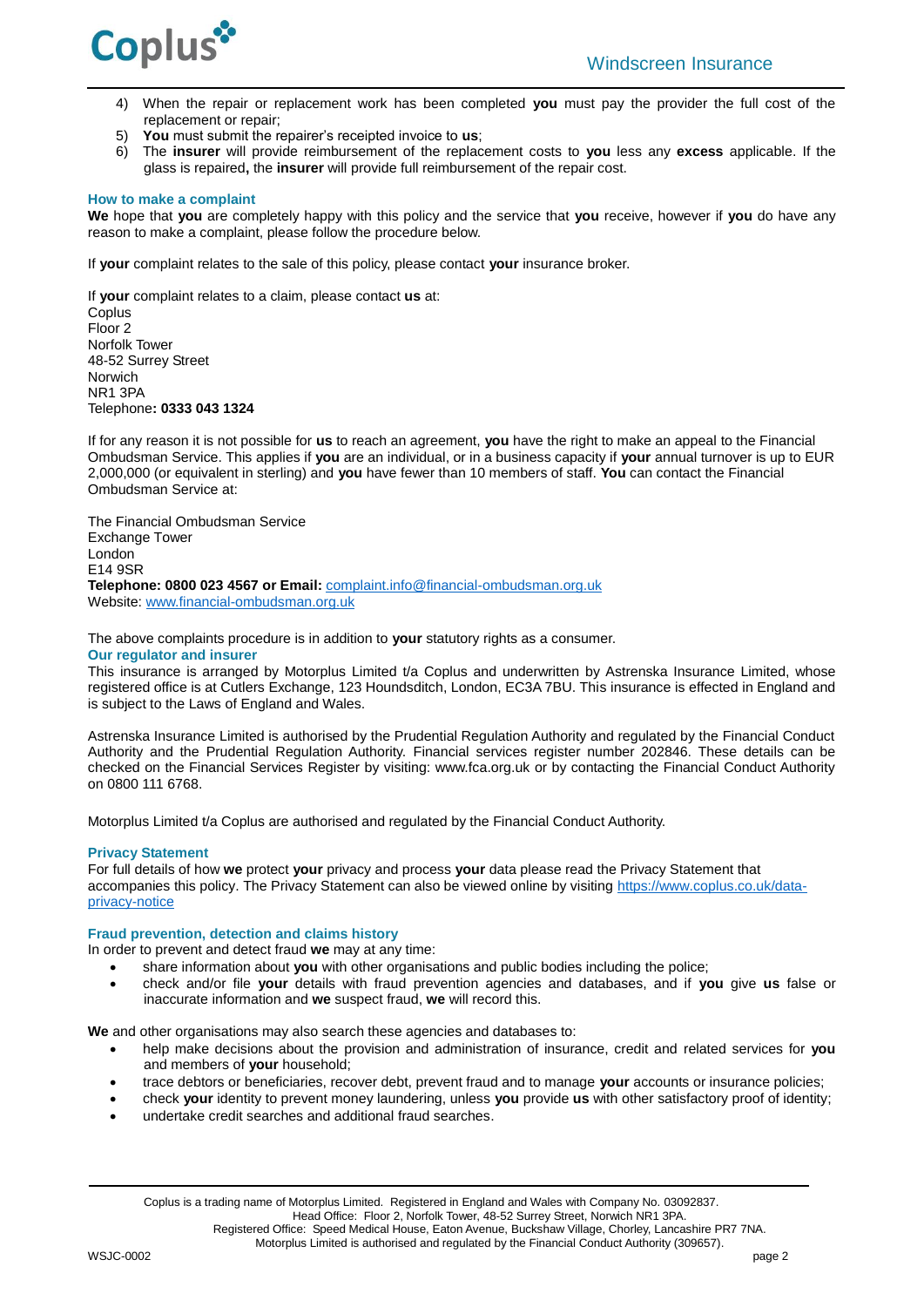

#### **Renewal procedure**

The term of **your** Windscreen policy is one year. The **period of insurance** will end exactly one year after inception unless **you** renew **your** policy. If **you** wish to renew this insurance policy please contact **your** insurance broker who will be able to discuss **your** requirements.

#### **Choice of law and jurisdiction**

Unless otherwise agreed in writing, the law of England and Wales will apply to the contract or if at the date of contract **you** are a resident of Scotland, Northern Ireland, Channel Islands and the Isle of Man, in which case the law for that country will apply.

Unless otherwise agreed in writing, the courts of England and Wales, or the country in which **your** main residence is situated will have jurisdiction for hearing and determining any litigation arising out of or in connection with any dispute regarding the interpretation of this policy.

#### **Contracts (Rights of Third Parties) Act 1999**

The terms of this policy are only enforceable by **you**. A person who is not named under this policy has no rights under the Contracts (Rights of Third Parties) Act 1999 to enforce any term of this policy but this does not affect any right or remedy of a third party, which exists or is available apart from that Act.

#### **Your Agreement with Others**

This contract of insurance is personal to **you** the policyholder, and the **insurer**.

**We** will not be bound by any agreement between **you** and any other person or organisation.

**You** may not assign any of the rights under this policy without **our** express prior written consent.

#### **Financial Services Compensation Scheme**

Astrenska Insurance Limited is covered by the Financial Services Compensation Scheme. **You** may be entitled to compensation from the scheme in the event that Astrenska Insurance Limited cannot meet its obligations. This depends on the type of insurance and the circumstances of the claim. Most insurance contracts are covered for 90% of the claim with no upper limit. **You** can obtain further information about compensation scheme arrangements from the FSCS by visiting [www.fscs.org.uk.](http://www.fscs.org.uk/)

#### **Sanctions**

**We** shall not provide cover or be liable to pay any claim or other sums, including return premiums, where this would expose **us** to any sanction, prohibition or restriction under United Nations resolutions, asset freezing or trade or economic sanctions, laws or regulations of the European Union, United Kingdom, and/or all other jurisdictions where we transact business.

#### **Use of language**

Unless agreed otherwise, for the purposes of this insurance contract the language used will be English.

#### **Other formats**

If **you** require this document in any other format please do not hesitate to contact **us**.

# **General definitions**

The words and phrases listed below will have the same meanings wherever they appear in this policy. These words and phrases can be identified in **bold** throughout the policy.

| Administrator/We/Us/Our: | Motorplus Limited t/a Coplus acting on behalf of Astrenska Insurance Limited.                                                                                                                                                                                      |
|--------------------------|--------------------------------------------------------------------------------------------------------------------------------------------------------------------------------------------------------------------------------------------------------------------|
| Excess:                  | a) £50 in respect of each and every claim for glass replacement if you use our<br>recommended glass replacement provider; or,<br>b) £100 in respect of each and every claim for glass replacement if you do not use<br>our recommended glass replacement provider. |
|                          | There is no excess payable if your windscreen or glass is repaired rather than<br>replaced.                                                                                                                                                                        |
| <b>Indirect Loss:</b>    | Any loss or cost that is not directly caused by the event that led to your claim. For<br>example any loss or damage to any part of the vehicle other than the windscreen.                                                                                          |
| Insurer:                 | Astrenska Insurance Limited.                                                                                                                                                                                                                                       |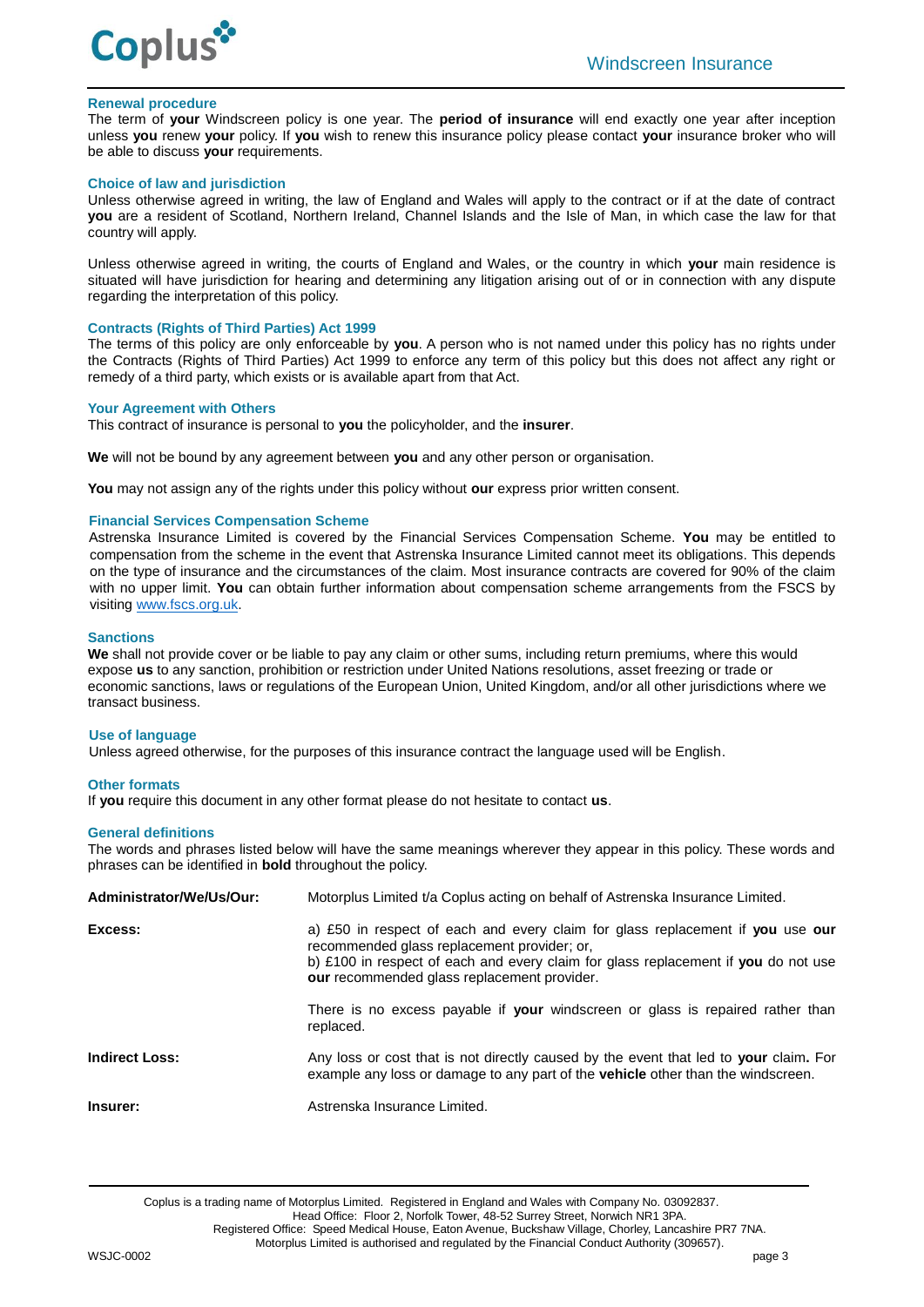

| <b>Motor Insurance Policy:</b> | The motor insurance policy which has been issued to you for the insured vehicle.                                                         |
|--------------------------------|------------------------------------------------------------------------------------------------------------------------------------------|
| <b>Period of Insurance:</b>    | 12 calendar months from the date of inception of this policy as shown on your policy<br>schedule.                                        |
| <b>Territorial Limits:</b>     | The United Kingdom Isle of Man and the Channel Islands.                                                                                  |
| Terrorism:                     | Any direct or indirect consequence of terrorism as defined by the Terrorism Act 2000<br>and any amending or substituting legislation.    |
| <b>Vehicle:</b>                | The motor vehicle owned by you and for which you hold a valid motor insurance<br>policy.                                                 |
| You/Your:                      | The person or company named on the certificate of <b>motor insurance policy</b> who<br>has paid the appropriate premium for this policy. |

# **Cover**

Subject to payment of the premium, the **insurer** will provide the following cover in in respect of the **vehicle** identified on **your** certificate of motor insurance during the **period of insurance**:

- 1) Breakage of windows or windscreen glass; or
- 2) Damage to the windscreen

The maximum amount payable by the **insurer** is £500 in any one **period of insurance**.

**You** must pay any **excess** applicable. **You** will not have to pay the **excess** if **your** windscreen or glass is repaired rather than replaced.

# **Conditions applying to the Cover section of this policy**

- The **vehicle** must be used and kept within the **territorial limits**;
- This policy must be taken out within 28 days of the inception or renewal date of **your motor insurance policy;**
- **You** must hold a valid **motor insurance policy** issued by an authorised UK motor **insurer** in respect of **your vehicle** at all times during the **period of insurance;**
- **You** must take reasonable precautions to protect **your vehicle** from malicious or accidental damage
- The cover provided by this policy only applies to the **vehicle** identified in the certificate of motor insurance.

# **Policy Conditions**

- **1. Claims**
	- a) **You** must report all claims to **us** as soon as is reasonably practical of the **insured event**;
	- b) **You** must respond to **us** promptly in all matters relating to a claim;
	- c) The **insurer** reserve the right to contact **you** directly at any point concerning **your** claim.

#### **2. Cancellation**

If **you** decide that for any reason, this policy does not meet **your** insurance needs then please return it to **your**  insurance broker within 14 days from the day of purchase or the day on which **you** receive **your** policy documentation, whichever is the later. On the condition that no claims have been made or are pending, **we** will then refund **your** premium in full.

**You** may cancel the insurance cover after 14 days by informing **your** insurance broker, however no refund of premium will be payable.

The **insurer** shall not be bound to accept renewal of any insurance and may at any time cancel any insurance document by giving 30 days' notice in writing where there is a valid reason for doing so. A cancellation letter will be sent to **you** at **your** last known address. Valid reasons may include but are not limited to:

- a) Where the **insurer** reasonably suspects fraud
- b) Non-payment of premium
- c) Threatening and abusive behaviour
- d) Non-compliance with policy terms and conditions
- e) **You** have not taken reasonable care to provide accurate and complete answers to the questions **we** or **your** insurance broker ask.

Coplus is a trading name of Motorplus Limited. Registered in England and Wales with Company No. 03092837.

Head Office: Floor 2, Norfolk Tower, 48-52 Surrey Street, Norwich NR1 3PA.

Registered Office: Speed Medical House, Eaton Avenue, Buckshaw Village, Chorley, Lancashire PR7 7NA. Motorplus Limited is authorised and regulated by the Financial Conduct Authority (309657).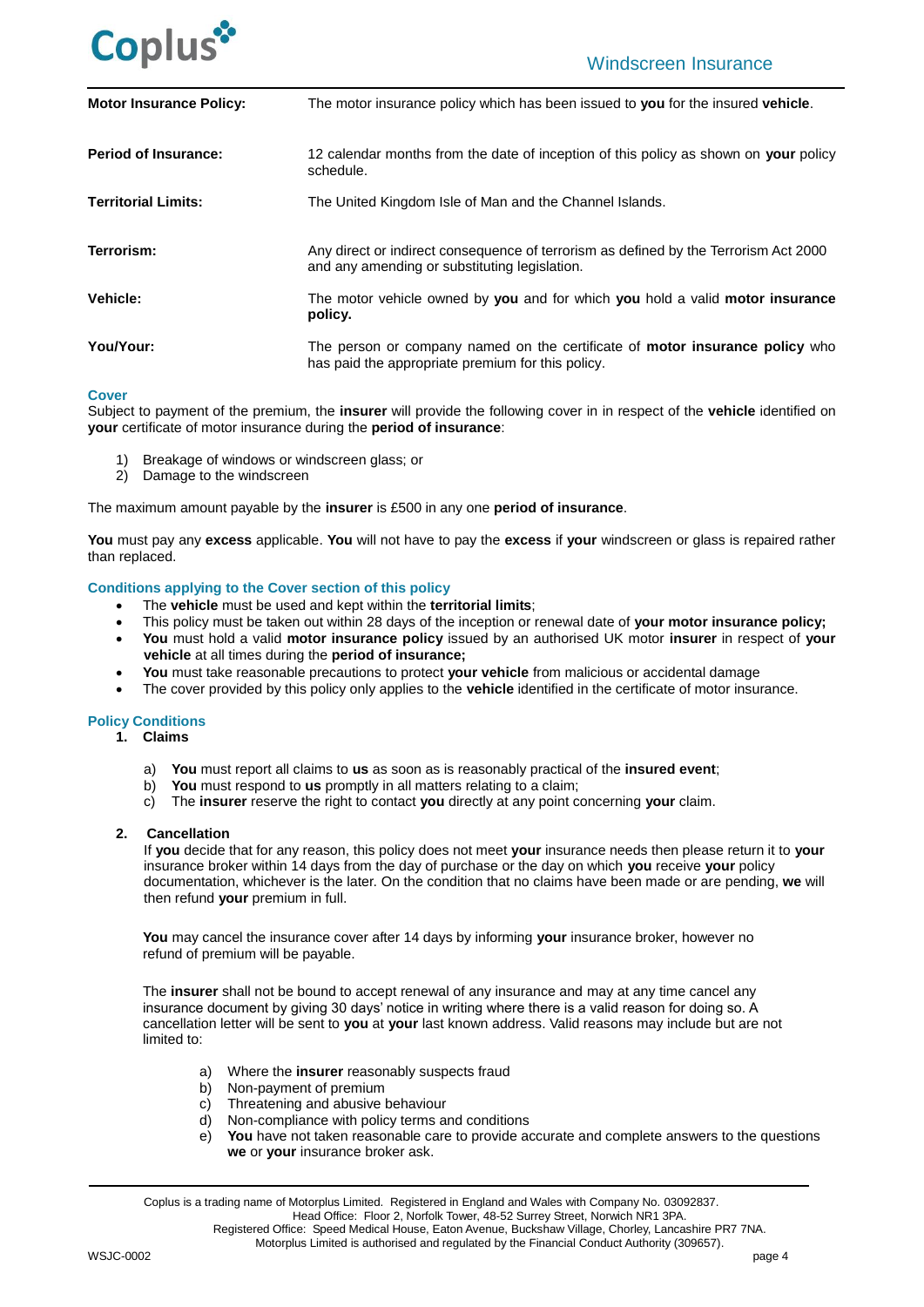If the **insurer** cancels the policy and/or any additional covers **you** will receive a refund of any premiums **you** have paid for the cancelled cover, less a proportionate deduction for the time the **insurer** has provided cover.

Where the **insurer's** investigations provide evidence of fraud or misrepresentation, the **insurer** may cancel the policy immediately and backdate the cancellation to the date of the fraud or the date when **you** provided **us** with incomplete or inaccurate information. This may result in **your** policy being cancelled from the date **you** originally took it out and the **insurer** will be entitled to keep the premium.

If **your** policy is cancelled because of fraud or misrepresentation, this may affect **your** eligibility for insurance with the **insurer**, as well as other insurers, in the future.

# **3. Arbitration Clause**

If there is a dispute between **you** and **us**, or **you** and the **insurer**, which arises from this insurance, **you** can make a complaint to **us** in accordance with the complaints process. If **we**, or the **insurer**, are not able to resolve the matter satisfactorily and the matter can be dealt with by the Financial Ombudsman Service, **you** can ask them to arbitrate in the matter.

If the matter cannot be dealt with by the Financial Ombudsman Service, it can be referred to arbitration by a single arbitrator who will be agreed by both **you** and **us**. The arbitration shall be in accordance with the Arbitration Act 1996 and will be binding on both parties. The costs of the arbitration shall be at the discretion of the arbitrator.

# **4. Fraudulent Claims**

**You** must not act in a fraudulent way. If **you** or anyone acting for **you**:

- fails to reveal or hides a fact likely to influence whether **we** accept **your** proposal, **your** renewal, or any adjustment to **your** policy;
- fails to reveal or hides a fact likely to influence the cover **we** provide;
- makes a statement to **us** or anyone acting on **our** behalf, knowing the statement to be false;
- sends **us** or anyone acting on **our** behalf a document, knowing the document to be forged or false;
- makes a claim under the policy, knowing the claim to be false or fraudulent in any way; or
- makes a claim for any loss or damage **you** caused deliberately or with **your** knowledge.

If **your** claim is in any way dishonest or exaggerated then **we** will not pay any benefit under this policy or return any premium to **you** and **we** may cancel **your** policy immediately and backdate the cancellation to the date of the fraudulent claim. **We** may also take legal action against **you** and inform the appropriate authorities.

# **5. Statutory Regulations**

In all matters relating to the performance of this insurance contract, it is the responsibility of both **you** and **us** that **we** both respectively comply with all Acts of Parliament and with all orders, regulations and bylaws made with statutory authority by Government Departments or by local or other authorities. The cost of meeting the requirements of this clause will be payable by **you** and **us** in **our** own rights respectively.

# **6. Severability Clause**

If any term of this contract of insurance is to any extent invalid, illegal or incapable of being enforced, such term will be excluded to the extent of such invalidity, illegality or unenforceability; all other terms will remain in full force and effect.

# **7. Acts of Parliament**

All references to Acts of Parliament in this policy shall include the equivalent laws in Scotland, Northern Ireland, the Isle of Man and the Channel Islands and shall include any subsequent amendments, re- enactments or regulations.

# **Exclusions**

This policy does not cover:

- 1) Any claim:
	- i) In respect of sunroofs, panoramic windscreens, glass sections of folding or removable roofs, winding mechanisms, lights, reflectors or interior glass;
	- ii) When **your vehicle** is used for pace making, racing, speed testing or reliability trials, hiring or whilst **your vehicle** is being used and/or driven on any racetrack or circuit or any other prepared course;
	- iii) In respect of Loss of use of **your vehicle** or any **indirect loss** whatsoever;
	- iv) Covered under any other insurance policy held by **you**;
	- v) In respect of damage to the **vehicle** windscreen or glass which occurs prior to or within the first 30 days of the start date of this policy; unless comparable insurance was previously in place and cover continues uninterrupted;
	- vi) In respect of commercial vehicles;

Coplus is a trading name of Motorplus Limited. Registered in England and Wales with Company No. 03092837.

Head Office: Floor 2, Norfolk Tower, 48-52 Surrey Street, Norwich NR1 3PA.

Registered Office: Speed Medical House, Eaton Avenue, Buckshaw Village, Chorley, Lancashire PR7 7NA.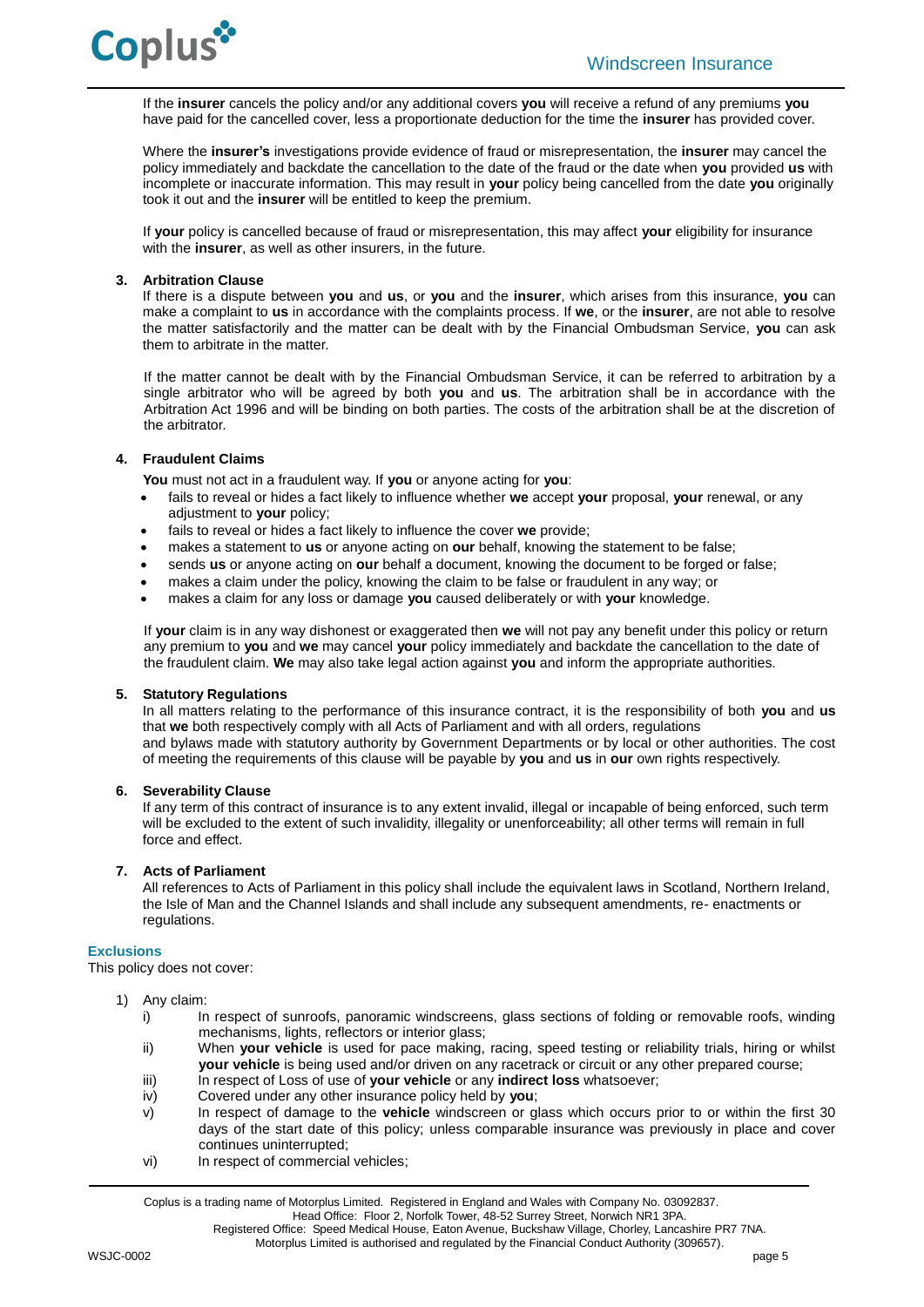

- vii) In respect of a **vehicle** not listed on the certificate of motor insurance;
- viii) In respect of damage occurring outside the **territorial limits**.
- 2) Any costs incurred by **you** prior to **our** acceptance of **your** claim;
- 3) Any claim arising from the failure of **your vehicle** to pass an MOT test due to damage to **your** windscreen or window glass within 60 days of the inception date of this policy:
- 4) The **excess** for every claim for glass replacement;
- 5) Any direct or indirect consequence of:
	- Irradiation, or contamination by nuclear material; or
	- The radioactive, toxic, explosive or other hazardous or contaminating properties of any radioactive matter; or
	- Any device or weapon which employs atomic or nuclear fission or fusion or other comparable reaction or radioactive force or matter.
- 6) Loss or damage caused by war, invasion, foreign enemy hostilities (whether war is declared or not), civil war, **terrorism**, rebellion, revolution, military force or coup, or confiscation, nationalisation, requisition, destruction of or damage to property by or under the order of any government, local or public authority;
- 7) Any consequence, howsoever caused, including but not limited to Computer Virus in Electronic Data being lost, destroyed, distorted, altered or otherwise corrupted;

For the purposes of this policy, Electronic Data shall mean facts, concepts and information stored to form useable for communications, interpretations, or processing by electronic or electromechanical data processing or other electronically controlled hardware, software and other coded instructions for the processing and manipulation of data, or the direction and manipulation of such hardware.

For the purposes of this policy, Computer Virus shall mean a set of corrupting, harmful, or otherwise unauthorised instructions or code, whether these have been introduced maliciously or otherwise, and multiply themselves through a computer system or network of whatsoever nature.

# **Astrenska Privacy Notice**

# **How we use the information about you**

As your insurer and a data controller, we collect and process information about you so that we can provide you with the products and services you have requested. We also receive personal information from your agent on a regular basis while your policy is still live. This will include your name, address, risk details and other information which is necessary for us to:

- Meet our contractual obligations to you;
- issue you this insurance policy;
- deal with any claims or requests for assistance that you may have
- service your policy (including claims and policy administration, payments and other transactions); and,

detect, investigate and prevent activities which may be illegal or could result in your policy being cancelled or treated as if it never existed;

• protect our legitimate interests

In order to administer your policy and deal with any claims, your information may be shared with trusted third parties. This will include members of The Collinson Group, contractors, investigators, crime prevention organisations and claims management organisations where they provide administration and management support on our behalf. Some of these companies are based outside of the European Union where different data privacy laws apply. Wherever possible, we will have strict contractual terms in place to make sure that your information remains safe and secure. We will not share your information with anyone else unless you agree to this, or we are required to do this by our regulators (e.g. the Financial Conduct Authority) or other authorities.

The personal information we have collected from you will be shared with fraud prevention agencies and databases who will use it to prevent fraud and money-laundering and to verify your identity. If fraud is detected, you could be refused certain services, finance, or employment. Further details of how your information will be used by us and these fraud prevention agencies and databases, and your data protection rights, can be found by visiting [www.cifas.org.uk/fpn](file://///mp-fp01/files/Commercial/Ops%20forms%20&%20Check%20lists/Check%20lists/Templates/www.cifas.org.uk/fpn) and [www.insurancefraudbureau.org/privacy-policy.](http://www.insurancefraudbureau.org/privacy-policy)

# **Processing your data**

Your data will generally be processed on the basis that it is:

- necessary for the performance of the contract that you have with us;
- is in the public or your vital interest: or
- for our legitimate business interests.